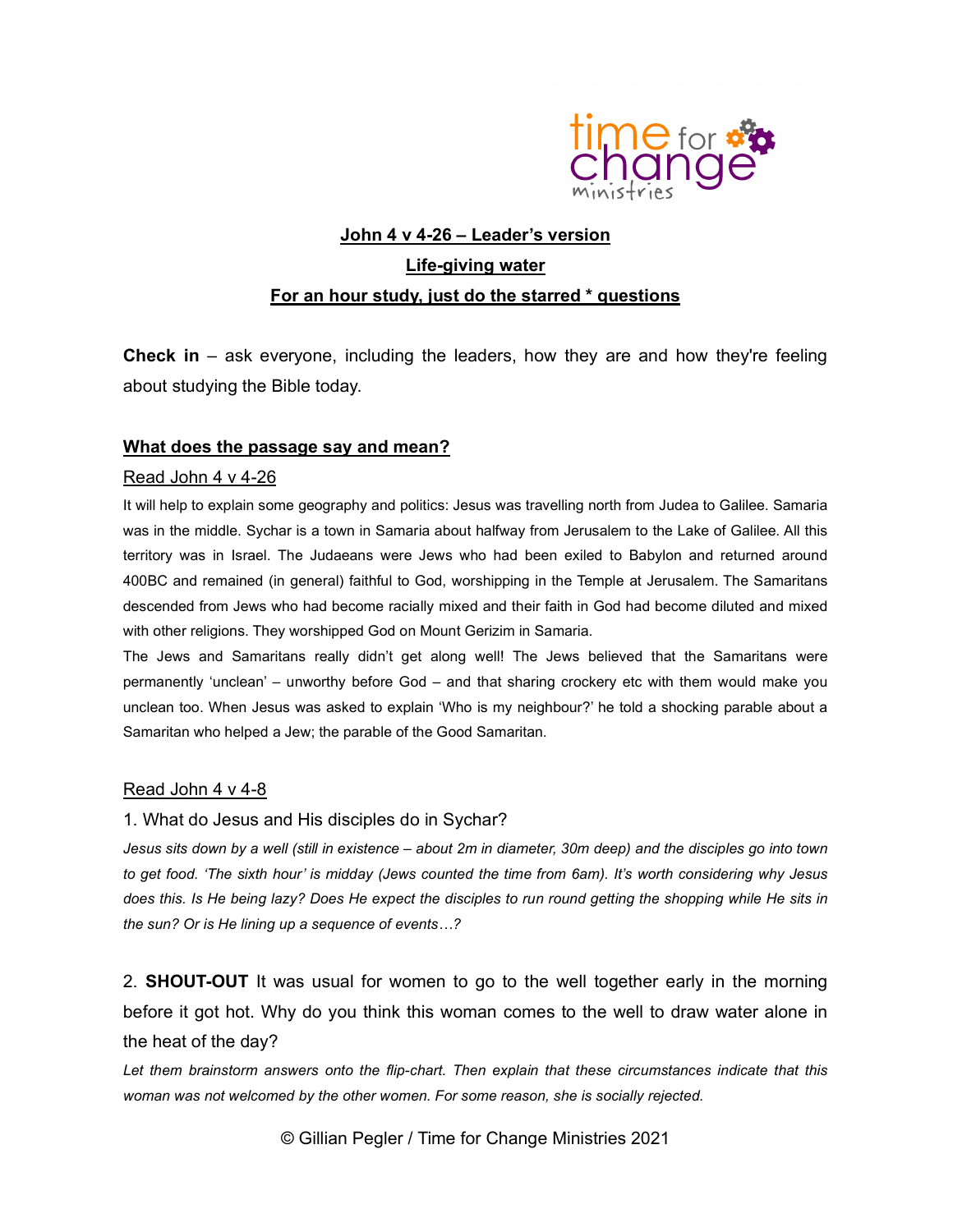#### Read John 4 v 7-9

3. What does Jesus ask her and what does she say?

Jesus asks for water (He hasn't got a jar to collect water in Himself) and she states that a Jewish man shouldn't be asking a Samaritan (or a woman) for a drink. This was not socially acceptable.

# ?

How do you treat people that other people would reject? Are there any groups of people you would not treat well, simply because of who they are or what they have done? Tell the group not to name groups or individuals that they deem 'unacceptable'. Don't let them use this question to judge other people or increase someone's vulnerability!! How does Jesus' example in John 4 challenge your behaviour?

#### Read John 4 v 10-15

Questions 4-6 are SELF-DIRECTED QUESTIONS. Let the group work on them in pairs.

4. SDL What does the woman think this conversation is about?

Water (the wet stuff in the well!)

#### 5. SDL What is the conversation really about (v10)?

Eternal life and Jesus' real identity. Jesus is using his physical thirst to help the woman to recognise her spiritual thirst.

#### 6. SDL What does Jesus mean when He says 'living water' (v14)?

(Living = life-giving). He's talking about giving her the Holy Spirit who gives eternal life.

#### 7. How much 'living water' is Jesus offering her?

'A spring… welling up'. This isn't a cupful of water, it's a permanent provision of running water – He's saying that He can give her abundant eternal life; He's offering to make her spiritually alive in such a way that she would never have spiritual thirst again (because the supply of 'water', the Holy Spirit, will never run out).

? Do you have a thirst for spiritual things? Where are you looking for answers and why? Has your spiritual thirst has been quenched by Jesus? (It's ok to know that your thirst has been quenched (= you are saved) but still thirst for more because the spring will keep welling up and supplying you!)

© Gillian Pegler / Time for Change Ministries 2021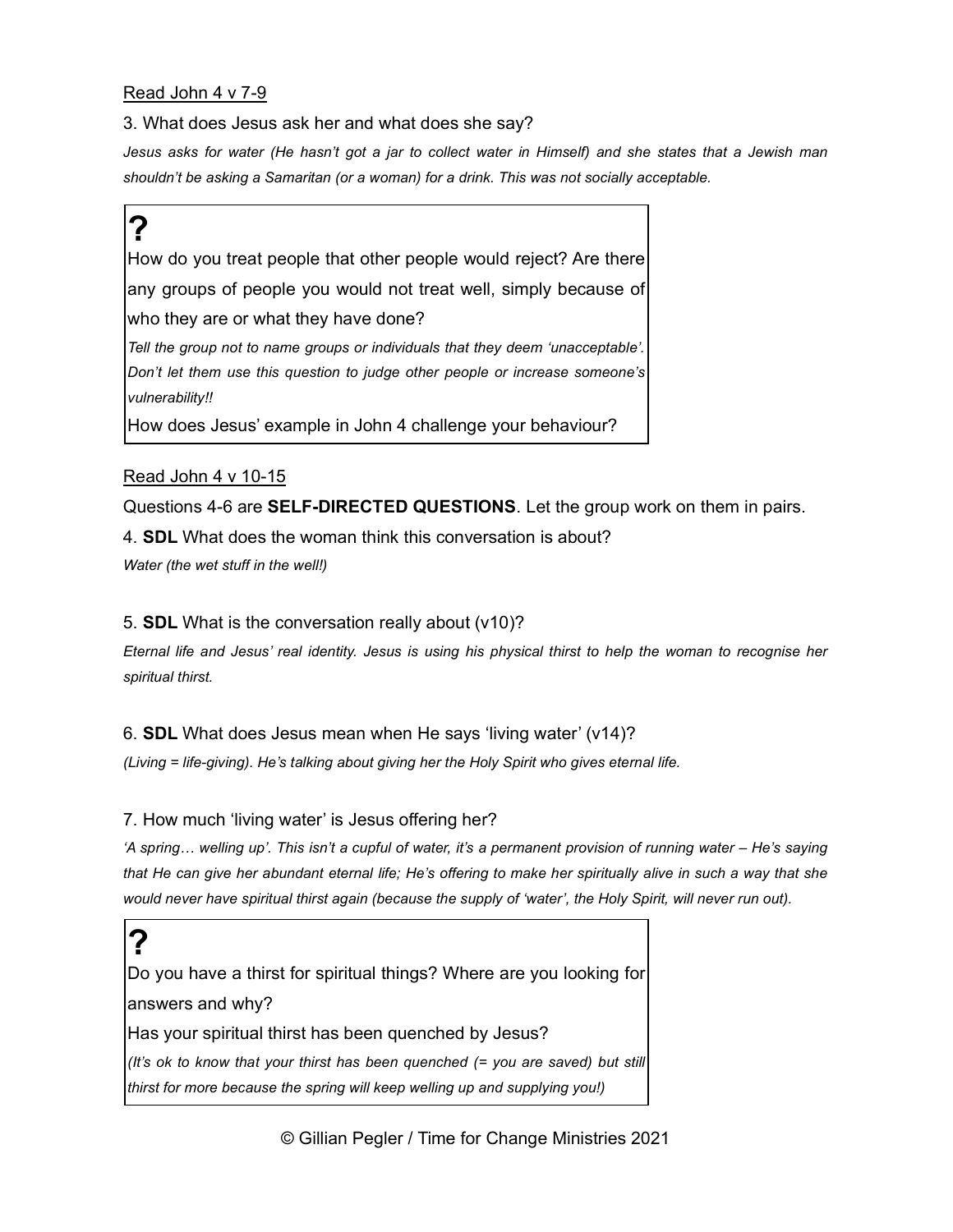#### Read John 4 v 15-18

8. Jesus and the woman have been talking about water. The woman has said that she wants 'this water', even though (like Nicodemus in John 3 v 4) she hasn't fully understood Jesus (v15). Jesus suddenly changes the topic. Why do you think He does this?

He's challenging her with her root issue: her sin and her need for His 'living water' – she's not married to the man she's living with and has five former men (Gk word could mean men or husbands). She is either a very unfortunate widow, has had multiple divorces or five relationships without marriage.

'…it seems Jesus' intention in mentioning these things was not to create a sense of guilt, but to confront the pain in her relationships with men. This would accentuate her thirst for a meaningful relationship with God…' (Kruse 2003, p134)

#### Read John 4 v 19-24

9. What does the woman recognise about Jesus and why? (v19)

That He is a prophet – He knows her relationship history although they have not met before. And He is offering her eternal life.

#### 10. What does she challenge Jesus about? (v20)

The correct place (or way?) to worship God. God had said that He would dwell (be especially present to His people) in the Jerusalem Temple which was built on Mount Moriah (2 Chronicles 3 v 1). That was where they were to worship Him. The Samaritans built another temple on Mount Gerizim. It was destroyed over 100 years before this conversation at the well. This second temple was deeply offensive to the Jews, since God dwelt (1 Kings 8 v 10-13), and therefore they should worship, in Jerusalem.

11. What does Jesus say about where to worship God?

He says the location is not the issue – things are about to change…

? Jesus said the Samaritans 'worship what you do not know'. Their Scripture only contained Genesis-Deuteronomy so they were ignorant of God's full revelation and didn't know God properly. Why is it important that we try to read the whole Bible (preferably in order); not just our favourite bits, the easy bits or the page it falls open on? Not everyone can read well and the gospels are the best place to point people to initially. For OT bible studies see www.tfcministries.org.uk/resources/biblestudies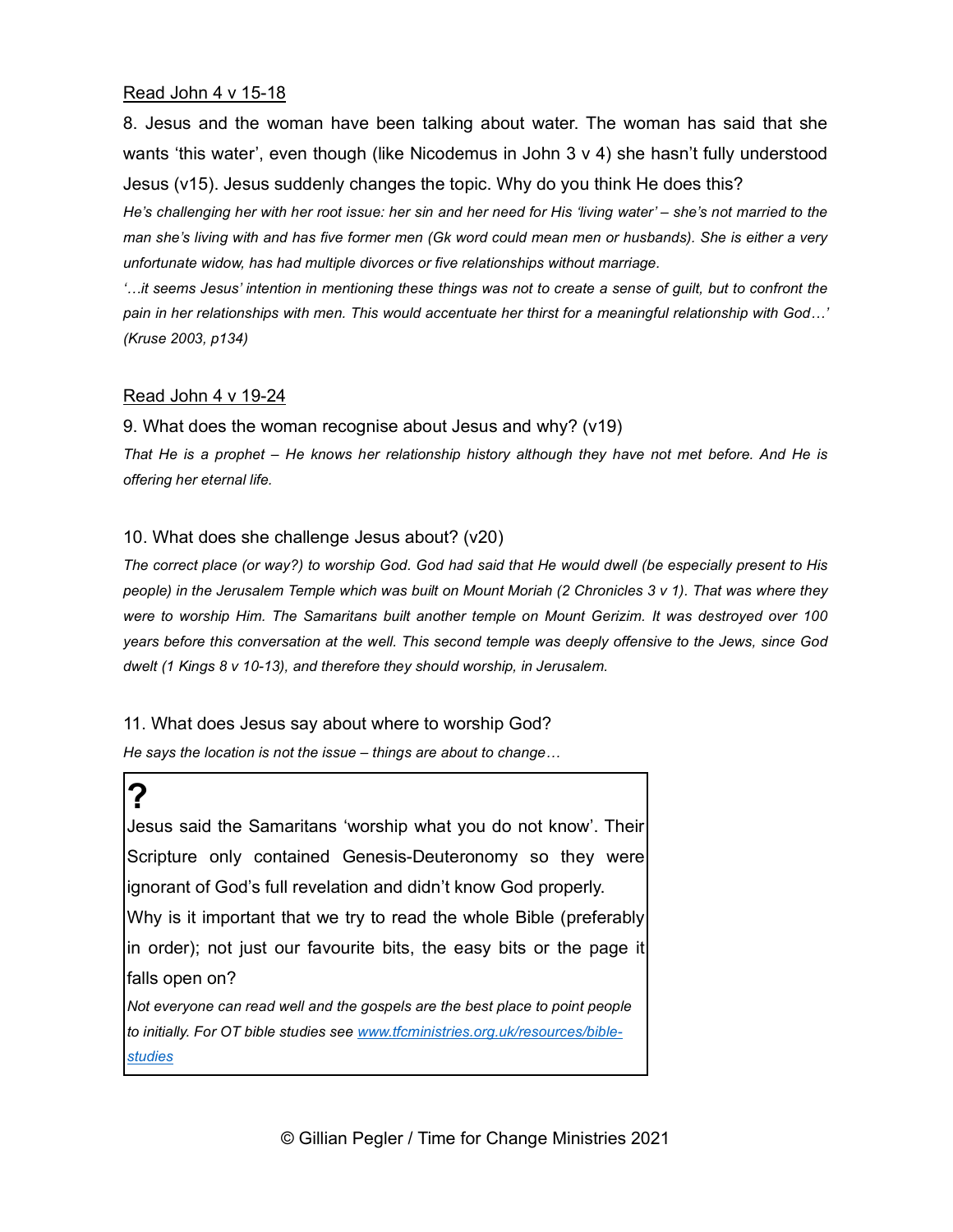#### 12. What does Jesus say about 'true worshippers' and what does He mean? (v23-24)

He says that true worshippers will worship the Father 'in spirit and in truth'. God is spirit, meaning He is not confined to one place. Location will not be an issue. The Jerusalem Temple was where God dwelled and met with His people, and where His people offered sacrifices to Him, but it was never meant to be a permanent arrangement; it was meant to point towards something better. Jesus fulfils the promise, and function, of the Temple – He is the 'place' where mankind can meet with God. Through Jesus we can have relationship with God because He has paid for our sin at the cross (the final and complete sacrifice for sin) and has restored our broken relationship with God. Worship is to be focussed on Him.

God's Holy Spirit dwells in the hearts of believers, so our own bodies are referred to as 'temples of the Holy Spirit' in 1 Cor 6 v 19-20! This means we can worship God everywhere and anywhere!

13. Look back at John 3 v 5-7, Jesus' conversation with Nicodemus, which we studied last time. How does John 4 v 24 reinforce what Jesus said to Nicodemus?

Jesus tells Nicodemus that he needs to be 'born again' (be reborn spiritually) in order to enter the kingdom of God. 'Only as people are born of the Spirit, only as they receive the gift of the Spirit, can they truly worship God who is spirit.' Kruse (2003) p136

#### 14. Read v25. Who is the woman waiting for?

She is waiting for the Messiah to come. She seems to be waiting on the promise of what little she knows of the Scriptures.

#### 15. What is the good news that Jesus gives her in v26?

That He is the Messiah. This a clear statement of Jesus' identity – made outside of Jewish territory, to a Samaritan woman with a dodgy social history.

### 16. Read John 4 v 28-30 and v39-42. What happens over the next few days? Does this surprise you, given the location of the events?

The woman brings people from the town to meet Jesus and many become believers. We wouldn't have expected such a response in hostile territory – but these people are hungry for the truth and they recognise it when they hear it!

#### 17. What does this remind us about who the gospel is for?

It's for everyone! Not just the nice people, the good people, the people who were brought up going to church, the acceptable people, etc.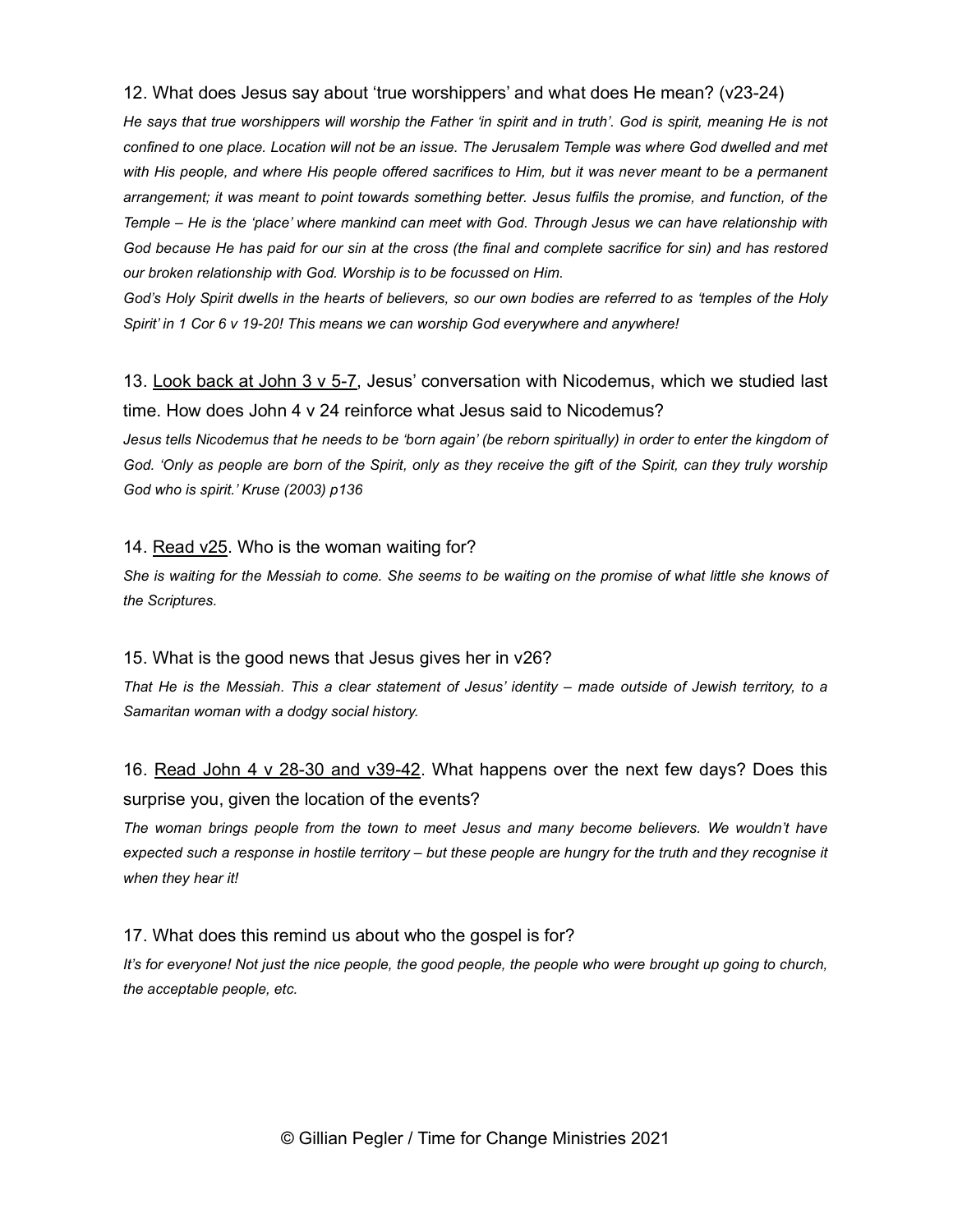? Is your worship based on the biblical truth about God? Or is it based on YouTube clips / what you want to be true about God? Is your worship spiritual – do you bow down before God? Or do you seek an emotional experience from worship (/ the band)?

Check out – ask everyone, including leaders, how they found the study and if they are safe to go back to the cell.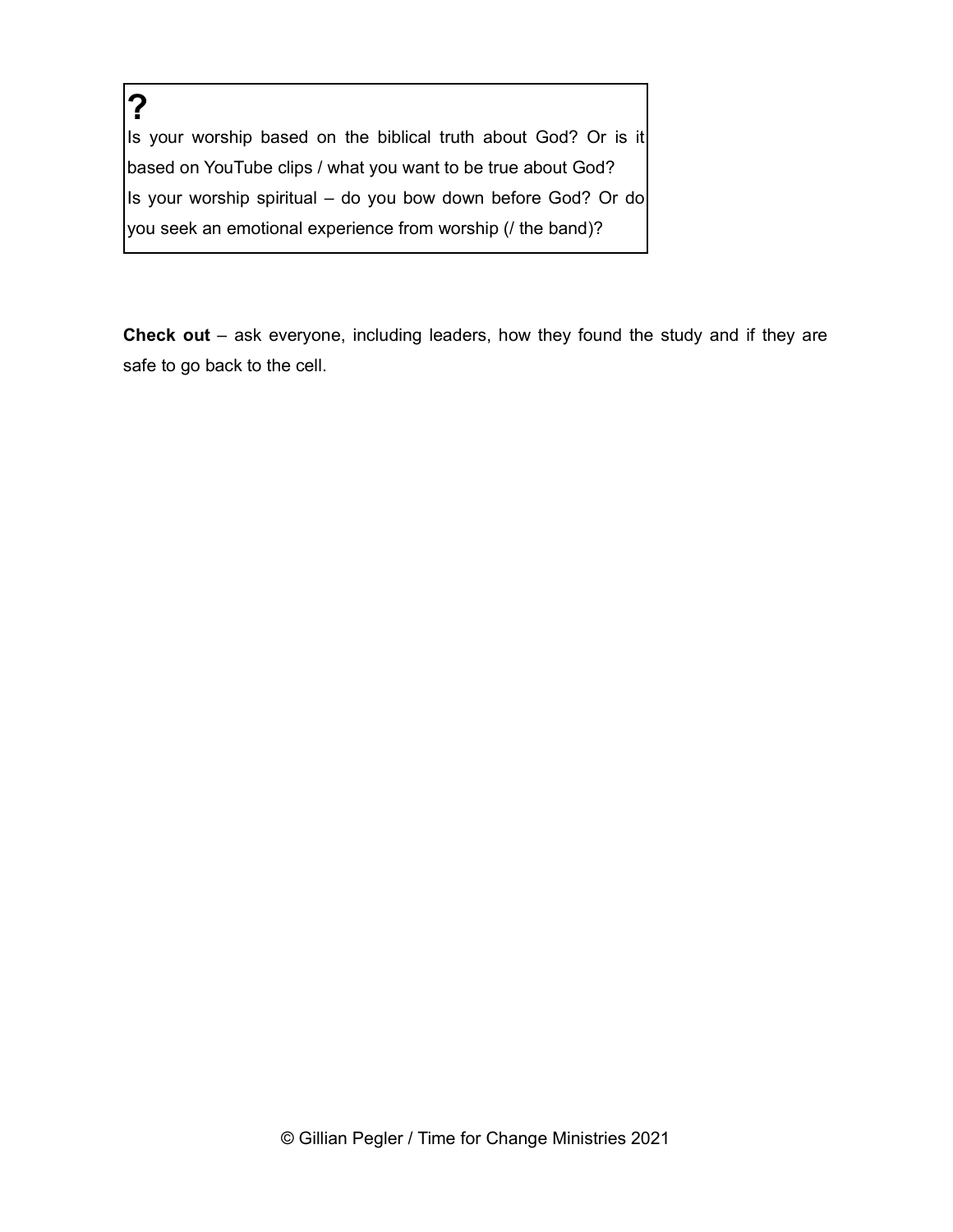

## John 4 v 4-26 Life-giving water

#### What does the passage say and mean?

Read John 4 v 4-26

Read John 4 v 4-8

1. What do Jesus and His disciples do in Sychar?

2. It was usual for women to go to the well together early in the morning before it got hot. Why do you think this woman comes to the well to draw water alone in the heat of the day?

Read John 4 v 7-9

3. What does Jesus ask her and what does she say?

? How do you treat people that other people would reject? Are there any groups of people you would not treat well, simply because of who they are or what they have done?

How does Jesus' example in John 4 challenge your behaviour?

© Gillian Pegler / Time for Change Ministries 2021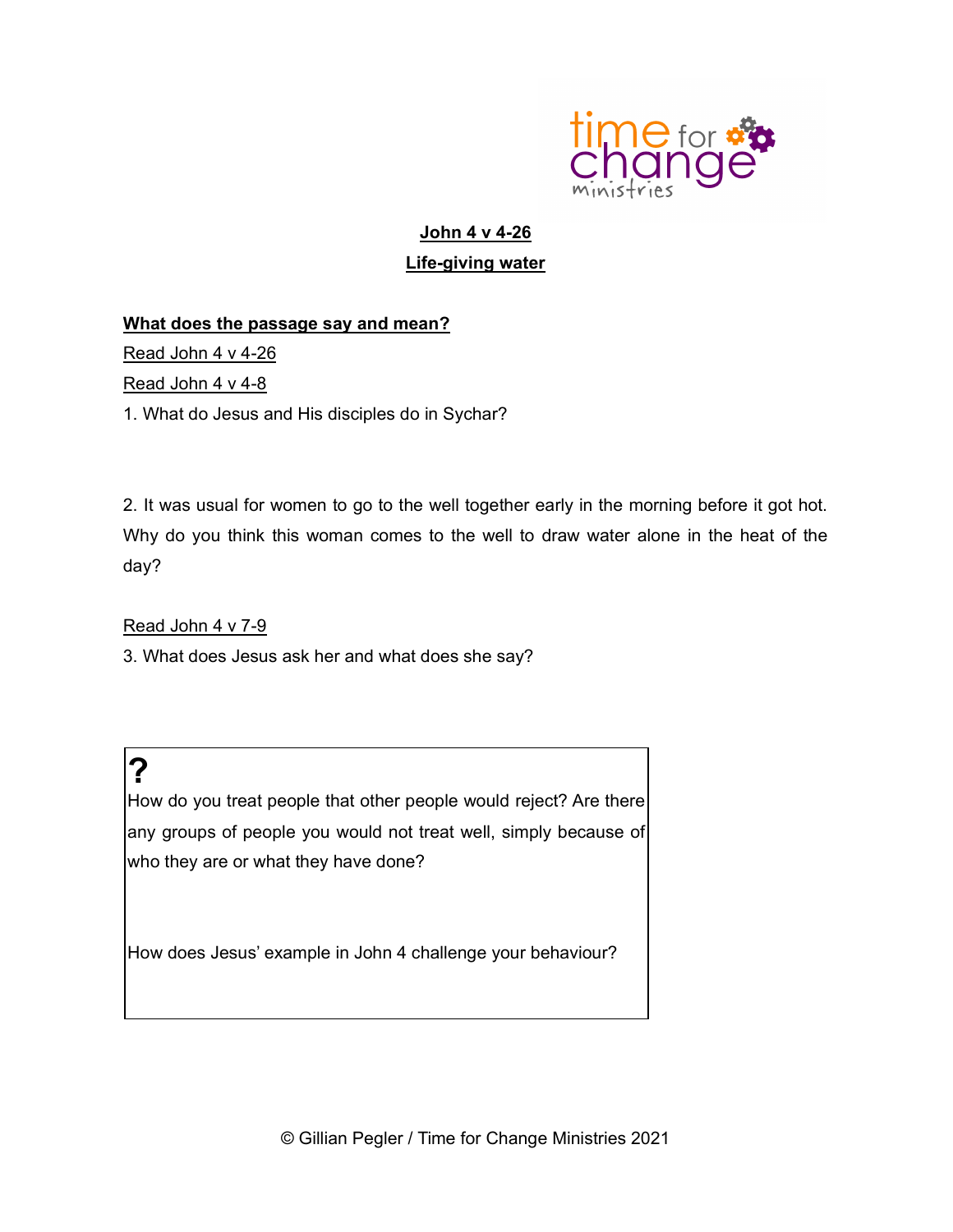Read John 4 v 10-15

4. SDL What does the woman think this conversation is about?

5. SDL What is the conversation really about (v10)?

6. SDL What does Jesus mean when He says 'living water' (v14)?

7. How much 'living water' is Jesus offering her?

? Do you have a thirst for spiritual things? Where are you looking for answers and why? Has your spiritual thirst has been quenched by Jesus?

#### Read John 4 v 15-18

8. Jesus and the woman have been talking about water. The woman has said that she wants 'this water', even though (like Nicodemus in John 3 v 4) she hasn't fully understood Jesus (v15). Jesus suddenly changes the topic. Why do you think He does this?

#### Read John 4 v 19-24

9. What does the woman recognise about Jesus and why? (v19)

10. What does she challenge Jesus about? (v20)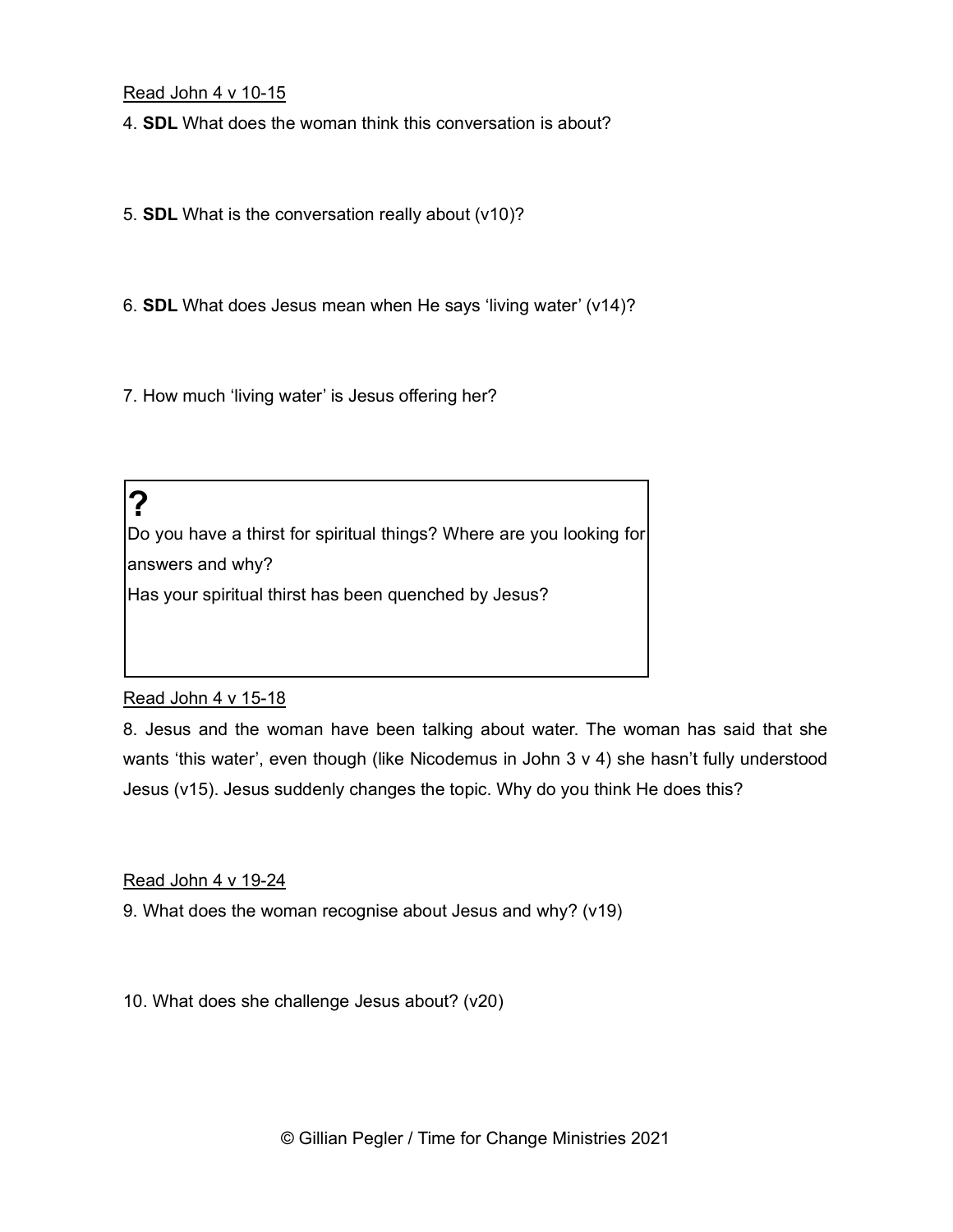11. What does Jesus say about where to worship God?

## ?

Jesus said the Samaritans 'worship what you do not know'. Their Scripture only contained Genesis-Deuteronomy so they were ignorant of God's full revelation and didn't know God properly. Why is it important that we try to read the whole Bible (preferably in order); not just our favourite bits, the easy bits or the page it falls open on?

12. What does Jesus say about 'true worshippers' and what does He mean? (v23-24)

13. Look back at John 3 v 5-7, Jesus' conversation with Nicodemus, which we studied last time. How does John 4 v 24 reinforce what Jesus said to Nicodemus?

14. Read v25. Who is the woman waiting for?

15. What is the good news that Jesus gives her in v26?

16. Read John 4 v 28-30 and v39-42. What happens over the next few days? Does this surprise you, given the location of the events?

17. What does this remind us about who the gospel is for?